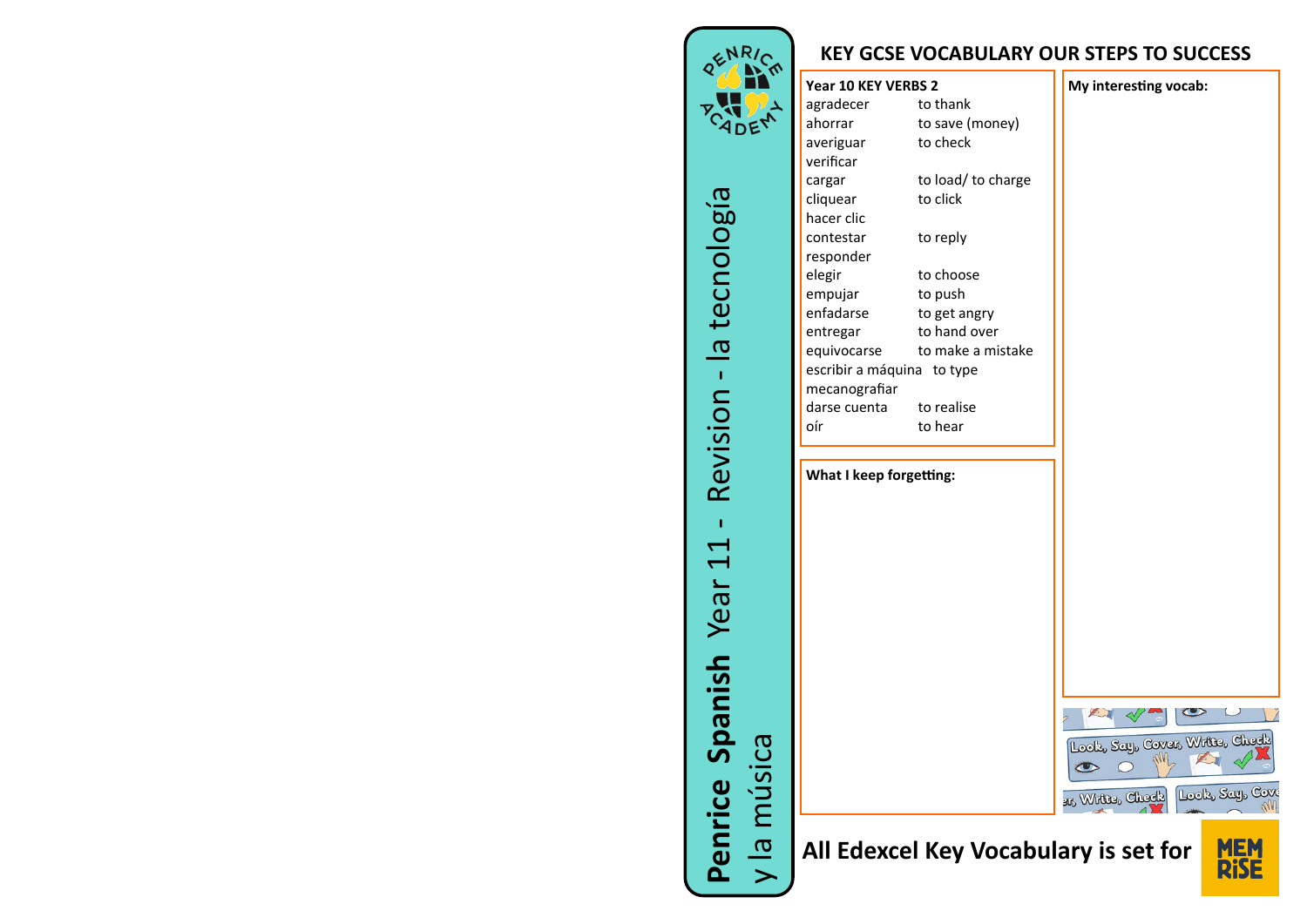| ¿Qué aplicaciones usas?           | What apps. do you use?          |       |  |  |  |
|-----------------------------------|---------------------------------|-------|--|--|--|
| uso  para                         | Luse  to                        |       |  |  |  |
| es una buen aplicación para       | it's a good app. for            |       |  |  |  |
| sacar fotos                       | to take photos                  |       |  |  |  |
| personalizar fotos                | to personalize photos           |       |  |  |  |
| compartir fotos                   | to share photos                 |       |  |  |  |
| subir fotos                       | to upload photos                |       |  |  |  |
| subir y ver videos                | to upload and watch videos      |       |  |  |  |
| contactar con                     | to be in contact with           |       |  |  |  |
| editar                            | to edit                         |       |  |  |  |
| pasar el tiempo                   | to pass the time                |       |  |  |  |
| pasar un rato                     | to pass a bit of time           |       |  |  |  |
| controlar las calorías            | to monitor my calories          |       |  |  |  |
| buscar música                     | to search for music             |       |  |  |  |
| estar en contacto con             | to be in touch with             |       |  |  |  |
| ver mis series preferidas         | to watch my favourite series    |       |  |  |  |
| chatear/ charlar con              | to chat with                    |       |  |  |  |
| descargar                         | to download                     |       |  |  |  |
| controlar mis actividades activas | to monitor my physical activity |       |  |  |  |
| organizar las salidas con         | to organize outings with        |       |  |  |  |
| enviar/ mandar mensajes           | to send messages                |       |  |  |  |
| charlar en línea                  | to chat online                  | ەننΩئ |  |  |  |

## **La nueva tecnología New technologies** estar enganchado to be hooked lo/la uso para todo I use it for everything un móvil inteligente a smart phone ordenador computer ordenador portátil laptop las redes sociales social networks los riesgos the risks los gastos the costs





| hat apps. do you use?        |  |  |  |  |  |
|------------------------------|--|--|--|--|--|
| ise  to                      |  |  |  |  |  |
| s a good app. for            |  |  |  |  |  |
| take photos                  |  |  |  |  |  |
| personalize photos           |  |  |  |  |  |
| share photos                 |  |  |  |  |  |
| upload photos                |  |  |  |  |  |
| upload and watch videos      |  |  |  |  |  |
| be in contact with           |  |  |  |  |  |
| edit                         |  |  |  |  |  |
| pass the time                |  |  |  |  |  |
| pass a bit of time           |  |  |  |  |  |
| monitor my calories          |  |  |  |  |  |
| search for music             |  |  |  |  |  |
| be in touch with             |  |  |  |  |  |
| watch my favourite series    |  |  |  |  |  |
| chat with                    |  |  |  |  |  |
| download                     |  |  |  |  |  |
| monitor my physical activity |  |  |  |  |  |
| organize outings with        |  |  |  |  |  |
| send messages                |  |  |  |  |  |
| chat online<br>¿Qué o        |  |  |  |  |  |

lo/la usa para todo He/she uses it for everything

seguro safe educativo educational entretenido entertaining útil helpful/useful gracioso funny fácil de usar easy to use emocionante exciting barato cheap conveniente convenient pesado annoying difícil de usar hard to use caro expensive tonto silly lento/ despacio slow adictivo addictive extremista extreme una pérdida de tiempo a waste of time

3r, Write, Check

**poinas del Internet?** What do you think about El internet (no) es (muy) …. The internet is(n't) (very)... El internet puede ser …. The internet can be…

| r, Write, Check              | Look, Say, Cover, Write, Check        | Look, Say, Cove | chat<br>conexión<br>acoso cibernético<br>digital<br>disco<br>correo electrónico<br>barra<br>página frontal/inic<br>Internet<br>página de Internet |
|------------------------------|---------------------------------------|-----------------|---------------------------------------------------------------------------------------------------------------------------------------------------|
| <b>RARIC</b><br><b>CADEN</b> | To revise this<br>topic               | <b>SCAN ME</b>  | página web<br>tecla<br>teclado<br>ratón<br>contraseña<br>impresora<br>programador/a<br>riesgo<br>pantalla                                         |
| as del Internet?             | What do you think about the internet? |                 | seguridad                                                                                                                                         |

**Navegando el Internet Surfing the internet** blog blog chatroom connection cyber bullying digital disk e-mail forward slash cial homepage internet internet page webpage key (of keyboard) keyboard mouse password printer programmer risk screen security red social social network grabar to burn/record cargar to load descargar to download cargar / subir to upload borrar to delete imprimir to print guardar / almacenar to save / to store escribir a máquina to type virus virus red web cámara web webcam

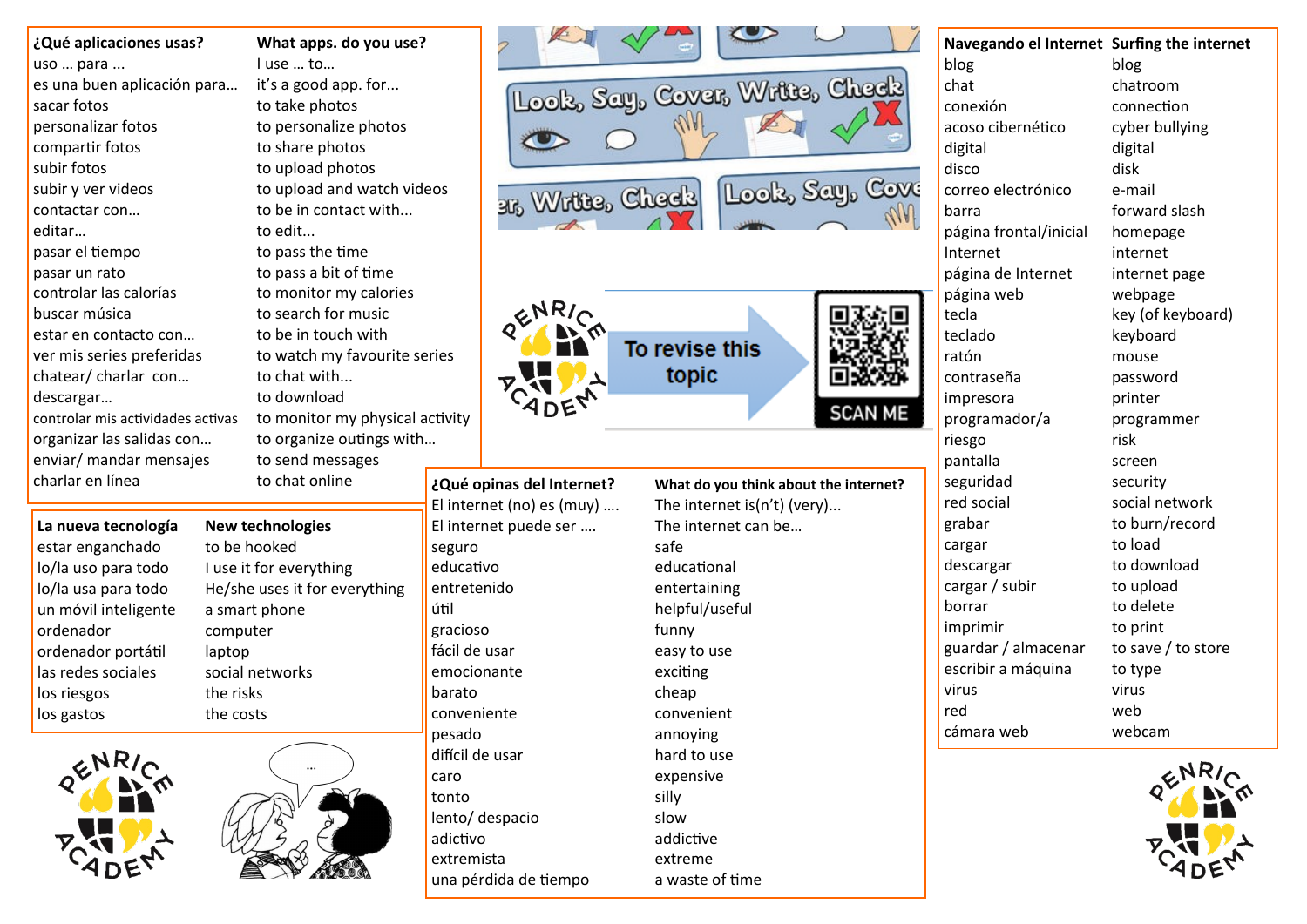| Las opiniones<br>lo bueno de<br>lo malo de<br>lo mejor<br>lo peor<br>por un lado  por otro lado<br>una ventaja<br>una desventaja<br>según<br>dice que<br>a mi modo de ver<br>desde mi punto de vista<br>me fascina<br>admiro<br>no aguanto<br>no soporto<br>(no) estoy de acuerdo |                                                                                           | <b>Opinions</b><br>the good thing about<br>the bad thing about<br>the Best thing<br>the wost thing<br>on one hand  on the other hand<br>an advantage<br>a disadvantage<br>according to<br>he/s he says that<br>from my point of view<br>from my point of view<br>it fascinates me<br>I admire<br>I can't bear<br>I can't stand<br>I (don't) agree |              |                                                                                                    | Un espacio para tu<br>vocabulario útil | parece<br>parecen<br><b>Ileva</b><br>llevan | ¿Puedes describir la foto?<br>En la foto se puede ver<br>parece que<br>en primer plano (hay)<br>al fondo (se ve)<br>a la derecha<br>a la izquierda<br>está sonriendo<br>están hablando    | Can you describe the phot?<br>In the photo you (one) can see<br>it seems that<br>he /she seems<br>they seem<br>in the foreground (there is/are)<br>in the background (you see)<br>on the right<br>on the left<br>he/she is wearing<br>they are wearing<br>he/she is smiling<br>they are speaking |
|-----------------------------------------------------------------------------------------------------------------------------------------------------------------------------------------------------------------------------------------------------------------------------------|-------------------------------------------------------------------------------------------|---------------------------------------------------------------------------------------------------------------------------------------------------------------------------------------------------------------------------------------------------------------------------------------------------------------------------------------------------|--------------|----------------------------------------------------------------------------------------------------|----------------------------------------|---------------------------------------------|-------------------------------------------------------------------------------------------------------------------------------------------------------------------------------------------|--------------------------------------------------------------------------------------------------------------------------------------------------------------------------------------------------------------------------------------------------------------------------------------------------|
|                                                                                                                                                                                                                                                                                   |                                                                                           |                                                                                                                                                                                                                                                                                                                                                   |              |                                                                                                    |                                        |                                             | La música y los festivales<br>la música rock/pop/clásica<br>tocar un instrumento<br>cantar                                                                                                | <b>Music and festivals</b><br>rock/pop/classical music<br>to play an intrument<br>to sing                                                                                                                                                                                                        |
| The present continuous<br>doing<br>are<br>what you                                                                                                                                                                                                                                | Subject<br>Yo<br>Τú<br>Él/ella/usted<br><b>Nosotros</b><br><b>Vosotros</b><br>Ellos/ellas | Part of estar<br>estoy<br>estás<br>está<br>estamos<br>estáis<br>están                                                                                                                                                                                                                                                                             |              | Present participle<br>comiendo<br>visitando<br>bebiendo                                            | Un espacio para tu<br>vocabulario útil |                                             | una canción<br>un músico<br>un cantante<br>el público<br>el escenario<br>las entradas<br>un espectáculo<br>las actuaciones<br>asistir<br>acampar<br>una tienda (de campaña)<br>su actitud | a song<br>a musician<br>a singer<br>the audience<br>the stage<br>the tickets<br>a show<br>the performances<br>to attend<br>to camp<br>a tent<br>his/her attitude                                                                                                                                 |
| $\bullet$<br>31% Write, Check                                                                                                                                                                                                                                                     | Look, Say, Cover, Write, Check<br>Look, Say, Cove                                         | Irregular present participles<br>dormir<br>durmiendo<br>reír<br>riendo<br>sirviendo<br>servir<br>diciendo<br>decir<br>siguiendo<br>seguir<br>leyendo<br>leer<br>trayendo<br>traer<br>yendo<br>ir<br>construir                                                                                                                                     | construyendo | sleeping<br>laughing<br>serving<br>saying<br>following<br>reading<br>bringing<br>going<br>building |                                        |                                             | su comportamiento<br>su estilo<br>su forma de vestir<br>SU VOZ<br>sus coreografías<br>las letras<br>atrevido<br>imaginativo<br>precioso<br>repetitivo<br>original<br>triste               | his/her behaviour<br>his/her style<br>his/her way of dressing<br>his/her voice<br>his/her dance routines<br>the lyrics<br>daring<br>imaginative<br>beautiful<br>repetitive<br>original<br>sad                                                                                                    |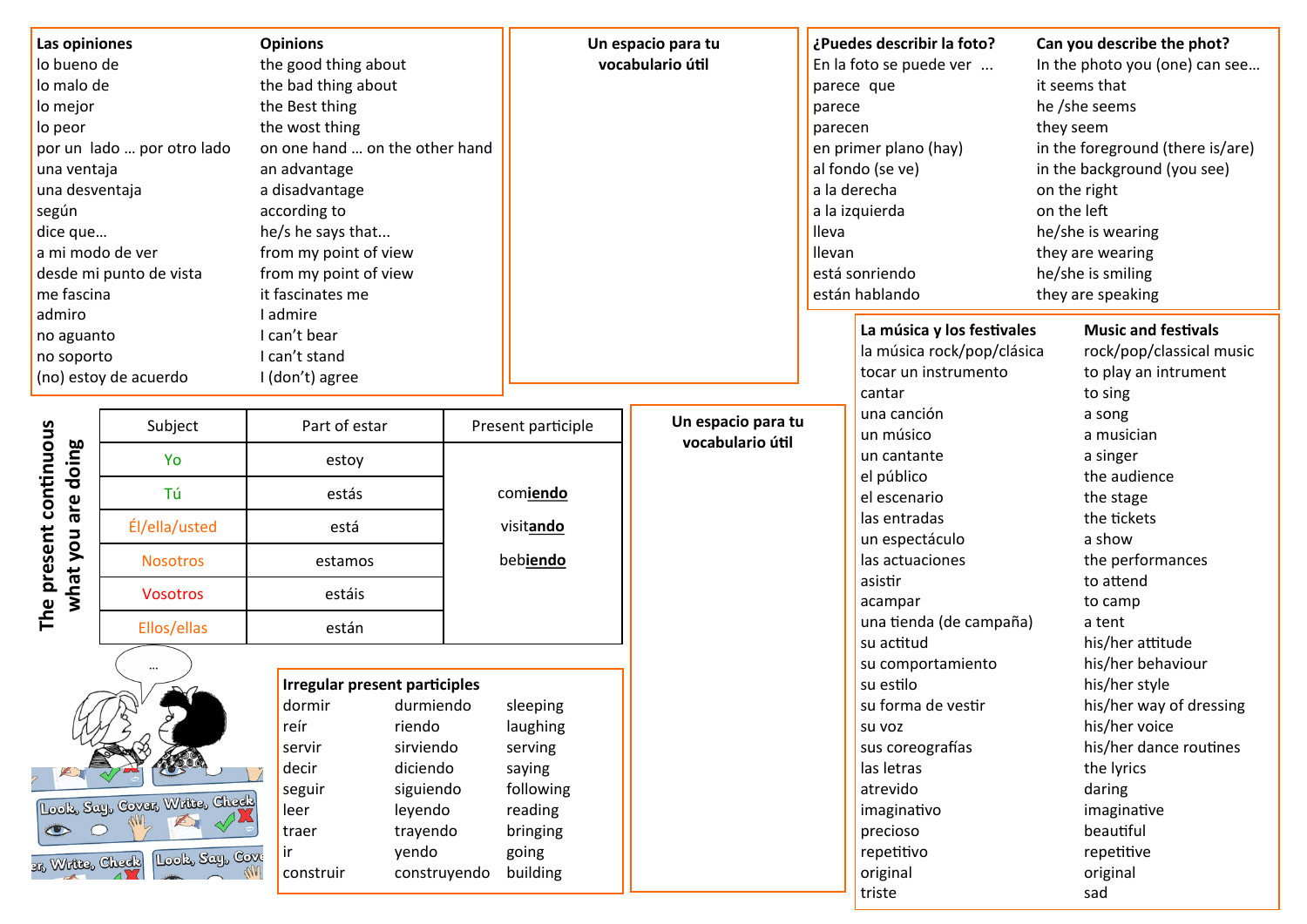

**Top verbs for amazing sentence building! Just add the infinitive of any verb!**<br>I am thinking of pienso + in pienso *+ infiinitive* I was going to ... iba a ... I would like ... me molaría … I used to like ... **me gustaba** ... I would love ... me fliparía … I fancy (doing something) tengo ganas de... I want ... **quiero ...** I wanted to ... quería ... I would have liked to… me hubiera gustado … I would have preferred to… hubiera preferido … It's worth (doing...) vale la pena ... I can (not) … (no) puedo… I tend to … suelo … I tended to ... solía ... I must … debo … I should … debería … I have to ... tengo que ... I had to ... tuve que ... I have been able to ... he podidio... I have just… acabo de … **Just add the conditional - I would….** If it were possible Si fuera posible *+ conditional* If I were rich Si fuera rico/a If I were a millionaire Si fuera millionario/a If I were more... Si fuera más... If I had lots of money Si tuviera mucho dinero If I had enough time Si tuviera bastante tiempo If I had…. Si tuviera….

If I could…. Si pudiera… If I went back… Si volviera… If I were there… Si estuviera allí…. If I lived there... Si viviera allí....



| desde mi punto de vista<br>from my point of view<br>in my opinion<br>a mi juicio<br>a mi modo de ver<br>in my way of seeing it<br>for me<br>para mí<br>I would say that<br>diría que<br>dice que<br>he/she say's that<br>according to<br>según<br>se puede decir que<br>one can say that<br>on one hand  on the other hand<br>por un lado  por otro lado<br>no solosino también<br>not only but also<br>it's a well known fact that<br>es un hecho bien sabido que<br>I am interested in (one thing)<br>me interesa<br>I am interested in (+ plural)<br>me interesan<br>it's worth while<br>vale la pena/merece la pena<br><b>Time frames</b><br>In the present<br>En el presente<br>often<br>a menudo<br>that'<br>sometimes<br>a veces<br>from time to time<br>de vez en cuando<br>In the past<br>En el pasado<br>when I was younger<br>cuando era más jovén<br>hace dos años<br>two years ago<br>when I was ten<br>cuando tenía diez años<br>last weekend<br>el fin de semana pasado<br>last night<br>anoche<br>In the future<br>En el futuro<br>when I am older<br>cuando sea mayor<br>when I go to<br>cuando vaya a<br>when I return<br>cuando vuelva<br>when I'm 18<br>cuando tenga dieciocho años<br><b>Superlatives and absolute superlatives</b><br>the best thing<br>lo mejor<br>the worst thing<br>lo peor<br>lo más<br>the most  thing<br>really good-looking<br>guapisimo<br>really good<br>buenísimo<br>take the adjective-chop the end and add-ísimo | Giving an opinions |       |
|--------------------------------------------------------------------------------------------------------------------------------------------------------------------------------------------------------------------------------------------------------------------------------------------------------------------------------------------------------------------------------------------------------------------------------------------------------------------------------------------------------------------------------------------------------------------------------------------------------------------------------------------------------------------------------------------------------------------------------------------------------------------------------------------------------------------------------------------------------------------------------------------------------------------------------------------------------------------------------------------------------------------------------------------------------------------------------------------------------------------------------------------------------------------------------------------------------------------------------------------------------------------------------------------------------------------------------------------------------------------------------------------------------------------------------------------------------------------|--------------------|-------|
|                                                                                                                                                                                                                                                                                                                                                                                                                                                                                                                                                                                                                                                                                                                                                                                                                                                                                                                                                                                                                                                                                                                                                                                                                                                                                                                                                                                                                                                                    |                    | How   |
|                                                                                                                                                                                                                                                                                                                                                                                                                                                                                                                                                                                                                                                                                                                                                                                                                                                                                                                                                                                                                                                                                                                                                                                                                                                                                                                                                                                                                                                                    |                    | Wha   |
|                                                                                                                                                                                                                                                                                                                                                                                                                                                                                                                                                                                                                                                                                                                                                                                                                                                                                                                                                                                                                                                                                                                                                                                                                                                                                                                                                                                                                                                                    |                    | How   |
|                                                                                                                                                                                                                                                                                                                                                                                                                                                                                                                                                                                                                                                                                                                                                                                                                                                                                                                                                                                                                                                                                                                                                                                                                                                                                                                                                                                                                                                                    |                    | How   |
|                                                                                                                                                                                                                                                                                                                                                                                                                                                                                                                                                                                                                                                                                                                                                                                                                                                                                                                                                                                                                                                                                                                                                                                                                                                                                                                                                                                                                                                                    |                    | How   |
|                                                                                                                                                                                                                                                                                                                                                                                                                                                                                                                                                                                                                                                                                                                                                                                                                                                                                                                                                                                                                                                                                                                                                                                                                                                                                                                                                                                                                                                                    |                    |       |
|                                                                                                                                                                                                                                                                                                                                                                                                                                                                                                                                                                                                                                                                                                                                                                                                                                                                                                                                                                                                                                                                                                                                                                                                                                                                                                                                                                                                                                                                    |                    |       |
|                                                                                                                                                                                                                                                                                                                                                                                                                                                                                                                                                                                                                                                                                                                                                                                                                                                                                                                                                                                                                                                                                                                                                                                                                                                                                                                                                                                                                                                                    |                    | furth |
|                                                                                                                                                                                                                                                                                                                                                                                                                                                                                                                                                                                                                                                                                                                                                                                                                                                                                                                                                                                                                                                                                                                                                                                                                                                                                                                                                                                                                                                                    |                    | how   |
|                                                                                                                                                                                                                                                                                                                                                                                                                                                                                                                                                                                                                                                                                                                                                                                                                                                                                                                                                                                                                                                                                                                                                                                                                                                                                                                                                                                                                                                                    |                    | altho |
|                                                                                                                                                                                                                                                                                                                                                                                                                                                                                                                                                                                                                                                                                                                                                                                                                                                                                                                                                                                                                                                                                                                                                                                                                                                                                                                                                                                                                                                                    |                    | abov  |
|                                                                                                                                                                                                                                                                                                                                                                                                                                                                                                                                                                                                                                                                                                                                                                                                                                                                                                                                                                                                                                                                                                                                                                                                                                                                                                                                                                                                                                                                    |                    | beca  |
|                                                                                                                                                                                                                                                                                                                                                                                                                                                                                                                                                                                                                                                                                                                                                                                                                                                                                                                                                                                                                                                                                                                                                                                                                                                                                                                                                                                                                                                                    |                    | ther  |
|                                                                                                                                                                                                                                                                                                                                                                                                                                                                                                                                                                                                                                                                                                                                                                                                                                                                                                                                                                                                                                                                                                                                                                                                                                                                                                                                                                                                                                                                    |                    |       |
|                                                                                                                                                                                                                                                                                                                                                                                                                                                                                                                                                                                                                                                                                                                                                                                                                                                                                                                                                                                                                                                                                                                                                                                                                                                                                                                                                                                                                                                                    |                    | porq  |
|                                                                                                                                                                                                                                                                                                                                                                                                                                                                                                                                                                                                                                                                                                                                                                                                                                                                                                                                                                                                                                                                                                                                                                                                                                                                                                                                                                                                                                                                    |                    |       |
|                                                                                                                                                                                                                                                                                                                                                                                                                                                                                                                                                                                                                                                                                                                                                                                                                                                                                                                                                                                                                                                                                                                                                                                                                                                                                                                                                                                                                                                                    |                    | in fa |
|                                                                                                                                                                                                                                                                                                                                                                                                                                                                                                                                                                                                                                                                                                                                                                                                                                                                                                                                                                                                                                                                                                                                                                                                                                                                                                                                                                                                                                                                    |                    |       |
|                                                                                                                                                                                                                                                                                                                                                                                                                                                                                                                                                                                                                                                                                                                                                                                                                                                                                                                                                                                                                                                                                                                                                                                                                                                                                                                                                                                                                                                                    |                    |       |
|                                                                                                                                                                                                                                                                                                                                                                                                                                                                                                                                                                                                                                                                                                                                                                                                                                                                                                                                                                                                                                                                                                                                                                                                                                                                                                                                                                                                                                                                    |                    | My ir |
|                                                                                                                                                                                                                                                                                                                                                                                                                                                                                                                                                                                                                                                                                                                                                                                                                                                                                                                                                                                                                                                                                                                                                                                                                                                                                                                                                                                                                                                                    |                    |       |
|                                                                                                                                                                                                                                                                                                                                                                                                                                                                                                                                                                                                                                                                                                                                                                                                                                                                                                                                                                                                                                                                                                                                                                                                                                                                                                                                                                                                                                                                    |                    |       |
|                                                                                                                                                                                                                                                                                                                                                                                                                                                                                                                                                                                                                                                                                                                                                                                                                                                                                                                                                                                                                                                                                                                                                                                                                                                                                                                                                                                                                                                                    |                    |       |
|                                                                                                                                                                                                                                                                                                                                                                                                                                                                                                                                                                                                                                                                                                                                                                                                                                                                                                                                                                                                                                                                                                                                                                                                                                                                                                                                                                                                                                                                    |                    |       |
|                                                                                                                                                                                                                                                                                                                                                                                                                                                                                                                                                                                                                                                                                                                                                                                                                                                                                                                                                                                                                                                                                                                                                                                                                                                                                                                                                                                                                                                                    |                    |       |
|                                                                                                                                                                                                                                                                                                                                                                                                                                                                                                                                                                                                                                                                                                                                                                                                                                                                                                                                                                                                                                                                                                                                                                                                                                                                                                                                                                                                                                                                    |                    |       |
|                                                                                                                                                                                                                                                                                                                                                                                                                                                                                                                                                                                                                                                                                                                                                                                                                                                                                                                                                                                                                                                                                                                                                                                                                                                                                                                                                                                                                                                                    |                    |       |
|                                                                                                                                                                                                                                                                                                                                                                                                                                                                                                                                                                                                                                                                                                                                                                                                                                                                                                                                                                                                                                                                                                                                                                                                                                                                                                                                                                                                                                                                    |                    |       |
|                                                                                                                                                                                                                                                                                                                                                                                                                                                                                                                                                                                                                                                                                                                                                                                                                                                                                                                                                                                                                                                                                                                                                                                                                                                                                                                                                                                                                                                                    |                    |       |
|                                                                                                                                                                                                                                                                                                                                                                                                                                                                                                                                                                                                                                                                                                                                                                                                                                                                                                                                                                                                                                                                                                                                                                                                                                                                                                                                                                                                                                                                    |                    |       |
|                                                                                                                                                                                                                                                                                                                                                                                                                                                                                                                                                                                                                                                                                                                                                                                                                                                                                                                                                                                                                                                                                                                                                                                                                                                                                                                                                                                                                                                                    |                    |       |
|                                                                                                                                                                                                                                                                                                                                                                                                                                                                                                                                                                                                                                                                                                                                                                                                                                                                                                                                                                                                                                                                                                                                                                                                                                                                                                                                                                                                                                                                    |                    |       |
|                                                                                                                                                                                                                                                                                                                                                                                                                                                                                                                                                                                                                                                                                                                                                                                                                                                                                                                                                                                                                                                                                                                                                                                                                                                                                                                                                                                                                                                                    |                    |       |
|                                                                                                                                                                                                                                                                                                                                                                                                                                                                                                                                                                                                                                                                                                                                                                                                                                                                                                                                                                                                                                                                                                                                                                                                                                                                                                                                                                                                                                                                    |                    |       |
|                                                                                                                                                                                                                                                                                                                                                                                                                                                                                                                                                                                                                                                                                                                                                                                                                                                                                                                                                                                                                                                                                                                                                                                                                                                                                                                                                                                                                                                                    |                    |       |
|                                                                                                                                                                                                                                                                                                                                                                                                                                                                                                                                                                                                                                                                                                                                                                                                                                                                                                                                                                                                                                                                                                                                                                                                                                                                                                                                                                                                                                                                    |                    |       |
|                                                                                                                                                                                                                                                                                                                                                                                                                                                                                                                                                                                                                                                                                                                                                                                                                                                                                                                                                                                                                                                                                                                                                                                                                                                                                                                                                                                                                                                                    |                    |       |
|                                                                                                                                                                                                                                                                                                                                                                                                                                                                                                                                                                                                                                                                                                                                                                                                                                                                                                                                                                                                                                                                                                                                                                                                                                                                                                                                                                                                                                                                    |                    |       |
|                                                                                                                                                                                                                                                                                                                                                                                                                                                                                                                                                                                                                                                                                                                                                                                                                                                                                                                                                                                                                                                                                                                                                                                                                                                                                                                                                                                                                                                                    |                    |       |
|                                                                                                                                                                                                                                                                                                                                                                                                                                                                                                                                                                                                                                                                                                                                                                                                                                                                                                                                                                                                                                                                                                                                                                                                                                                                                                                                                                                                                                                                    |                    |       |

| <b>Exclamations</b>    |
|------------------------|
| ¡Qué guay!             |
| ¡Qué rollo!            |
| ¡Qué vergüenza!        |
| ¡Qué suerte!           |
| ¡Qué mala suerte!      |
| Connectives            |
| además                 |
| no obstante            |
| aunque                 |
| sobre todo             |
| por eso                |
| así que                |
| ya que                 |
| puesto que<br>dado que |
|                        |
| de hecho               |
| es decir               |
|                        |

**My interesting adjectives:**